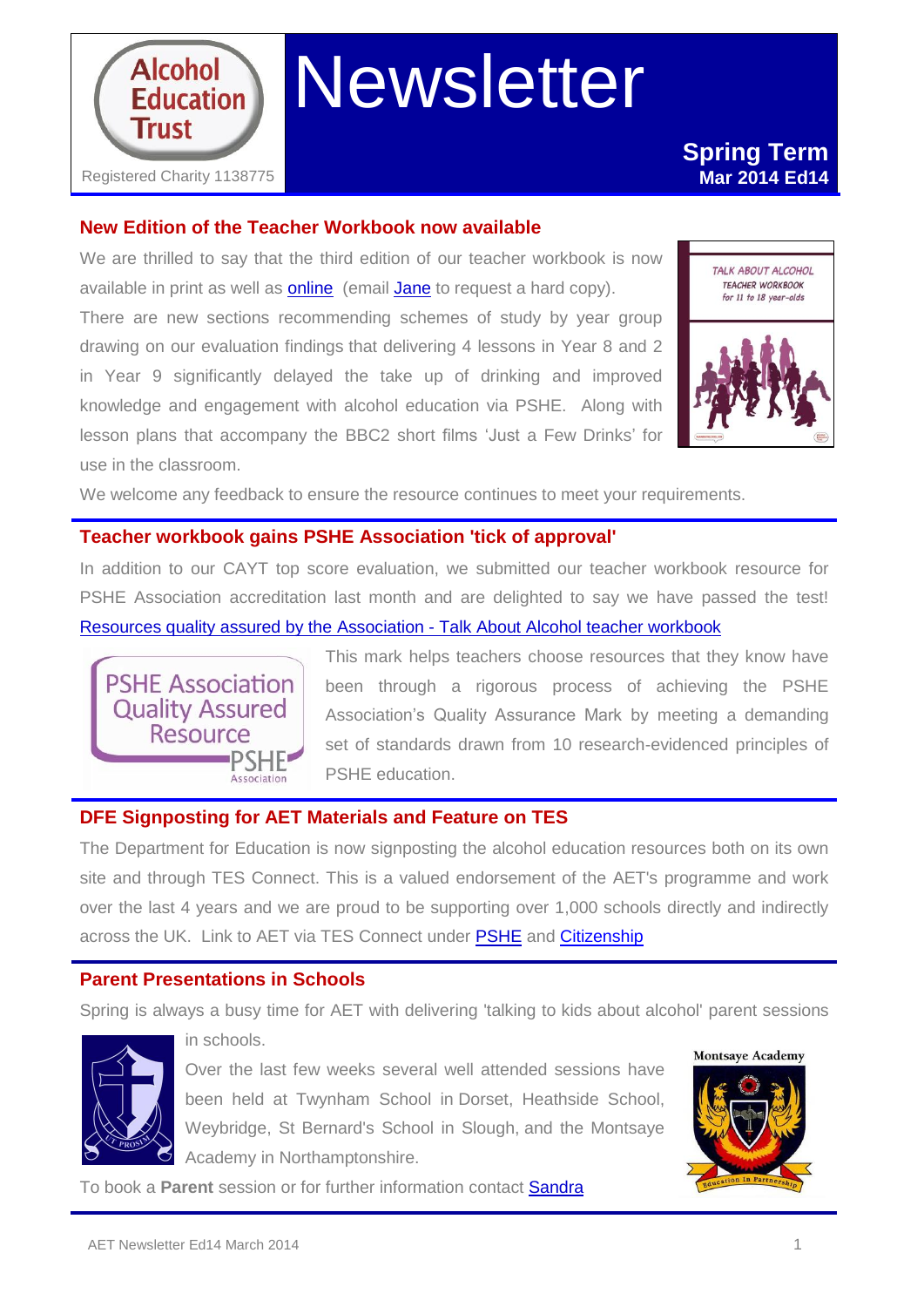#### **Healthy School network offers CPD**

The Healthy School network for Rochdale started 2014 by providing a **CPD session** for their school leads. A relaxed and informative session generated discussion around a range of alcohol related issues, effective alcohol education, young people and their influencers and the wider context of health related behaviours.





We are proud that this was another successful training session which received positive feedback for us and certificates and a range of resources for the participants. We are looking forward to supporting these schools individually with our [resources](http://www.alcoholeducationtrust.org/Pages/resources.html) and a 'Talk [about Alcohol'](http://www.alcoholeducationtrust.org/Pages/involvepar.html) session for parents too.

Act now; to book a **CPD** session contact [Jane](mailto:jane@alcoholeducationtrust.org)

### **Training of Police Officers in Brecon**



The Alcohol Education Trust supports Community Alcohol Partnerships (CAP) in reducing underage drinking in communities across the UK. CAP is featuring its work at the House of Lords next week and will include a short film which features the Alcohol Education Trust lessons being taught at Hayling Island College and a teacher training session.

The AET is providing resources for schools in over 20 community alcohol partnership areas (CAPS) and this month has provided training for Police Officers in Wales and will be supporting the launch of the Hartlepool CAP in the North East.

#### **How to Deal with 'NekNominate' Drinking**

It's a difficult balance to know how to deal with the phenomenon of NekNominate - as we don't want to promote the nomination online drinking game. However, now that there have been five deaths across the UK, and a near death of a girl after having 10 Jagerbombs, the topic cannot be ignored.

NekNomination unites three of our greatest worries: young people, Facebook, and binge-drinking. Speed drinking vast quantities of alcohol is dangerous enough but the desire to outperform the last person is making this game all the more dangerous. .And it's not just boys taking part. Girls are also rising to the challenge and both are adding ingredients such as raw eggs, whey protein, washing-up liquid and crushed up cigarettes to their chosen alcoholic beverage - even live goldfish. The deadly craze has now claimed the lives of two young Irish men, followed by the death of Isaac Richardson, another young man in Cardiff and rugby player Bradley Eames was the fifth young person to lose his life. Bradley died four days after filming himself drinking two pints of gin in a NekNominate challenge.

This offers good reason to say to pupils, why would you nominate your pals to take part in such a harmful challenge? An 18 year old, Jayde Dinsdale, who suffered three heart attacks on her bathroom floor after drinking ten 'Jagerbomb' cocktails, (the combination of alcohol and caffeine